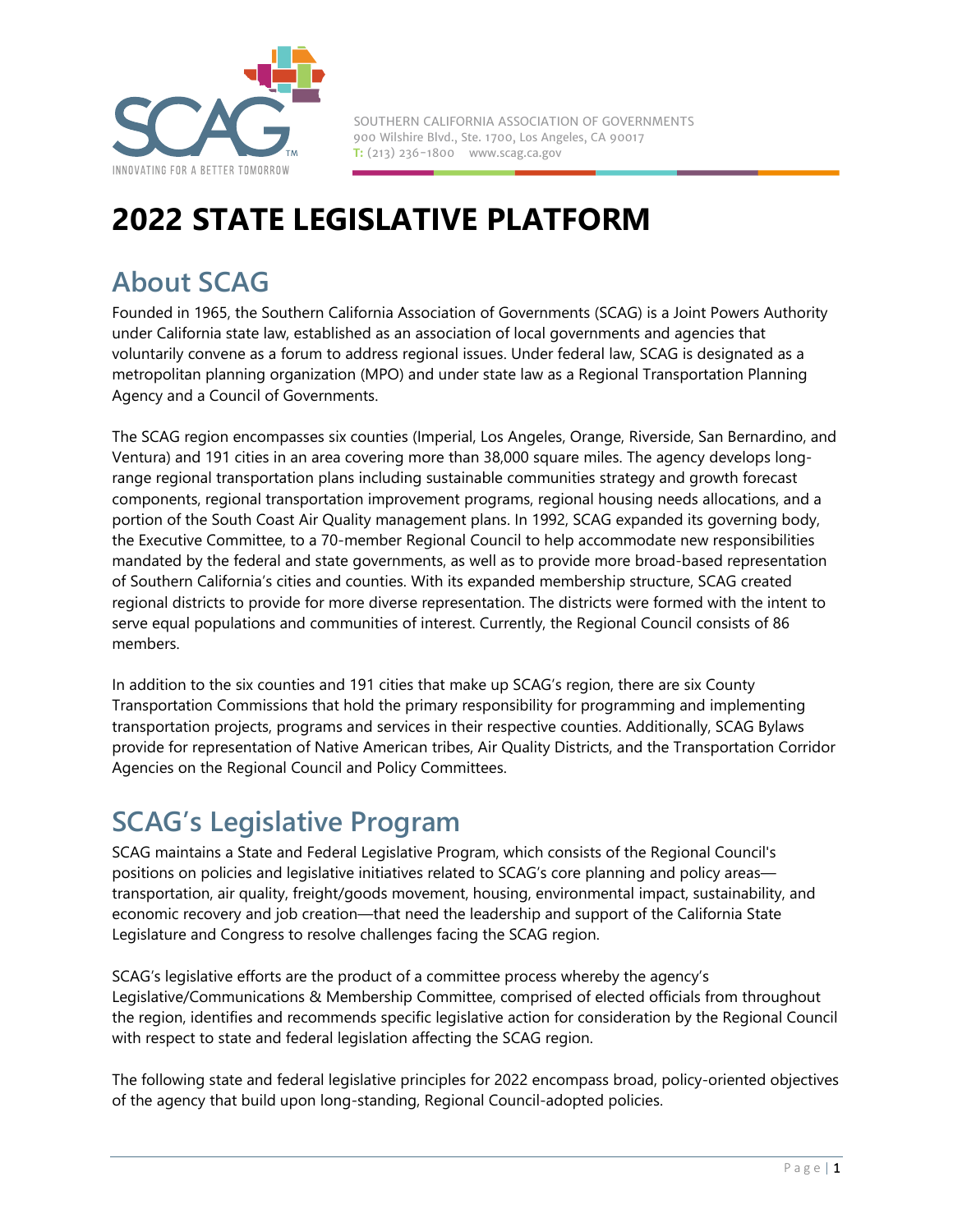

### ACTIVE TRANSPORTATION

- 1. Support increased funding to the state's Active Transportation Program (ATP) to provide the resources necessary for First/Last Mile Improvements; separated, on-street bike facilities to increase safety; multi-use trails; Safe Routes to School Programs; cool streets and urban forestry initiatives to reduce extreme heat impacts; and other strategies to increase safe walking and biking.
- 2. Support legislation that protects the safety of active transportation users and ensure any legislation related to new mobility devices (scooters, etc.) and automated vehicles adequately addresses the needs of these modes.

# AFFORDABLE HOUSING & HOUSING PRODUCTION

- 900 Wilshire Blvd., Ste. 1700, Los Angeles, CA 90017 1. Advocate for a major expansion and investment in the Infill Infrastructure Grant Program, which provides funding for infrastructure improvements that support infill housing development and prioritizes projects near access to transit, in proximity to the essentials of life, and implements sustainable land-use strategies that achieve our greenhouse gas reduction goals.
- 2. Support the establishment of new incentives that serve as a motivating force for local communities to approve new housing development in the face of opposition.
- 3. Support the restoration and expansion of tax increment tools to build affordable housing stock, improve public transit, adapt to a changing climate, and reduce climate-warming carbon emissions. Incentivize collaboration among potentially impacted jurisdictions by sharing the net proceeds from future tax increment financing districts and emphasize tax increment as a public financing tool that does not increase taxes to residents.
- 4. While underscoring our support for environmental protection, support California Environmental Quality Act (CEQA) reform to expedite and streamline both project development and delivery for residential projects, especially those located in a transit-rich area, jobs-rich area, or urban infill site.
- 5. Advocate for the consistency within state law the sometimes-competing demands contained within SB 375 and the Regional Housing Needs Assessment (RHNA).
- 6. Advocate for stronger coordination with the California Department of Housing & Community Development (HCD) to support the efforts of jurisdictions to realize shared housing production goals by providing greater flexibility for local jurisdictions conducting housing element updates and for jurisdictions that have completed their housing elements and oppose punitive measures that detract from meeting state and regional housing goals, such as restricting grant funding.
- 7. In the spirit of collaboration and equity, advocate for the reinstatement of the practice that allows cities and counties to share or trade RHNA allocations as a tool that equips local jurisdictions to facilitate not only effective planning for housing, but its actual development.
- 8. Advocate for funding programs and guidelines that support regional equity to accommodate the SCAG region's 6th Cycle RHNA allocation of 1.3 million units, as provided by HCD, a number that is nearly three times larger than the determination provided under the 5th cycle and support regional equity goals for the programming of competitive housing programs.
- 9. As the population of unhoused individuals and families continues to grow in our region, and eviction and homelessness may be exacerbated by the ongoing COVID-19 pandemic, support pandemic rental assistance programs to assist renters and landlords by providing financial assistance for rent and utilities to prevent housing instability, potential eviction, and financial hardship due to the public health emergency.
- 10. While providing local jurisdictions with additional tools and funding, preserve local authority to address housing production, affordability, and homelessness challenges.
- 11. Support efforts to expand access to homeownership, particularly for first-time homebuyers and communities of color.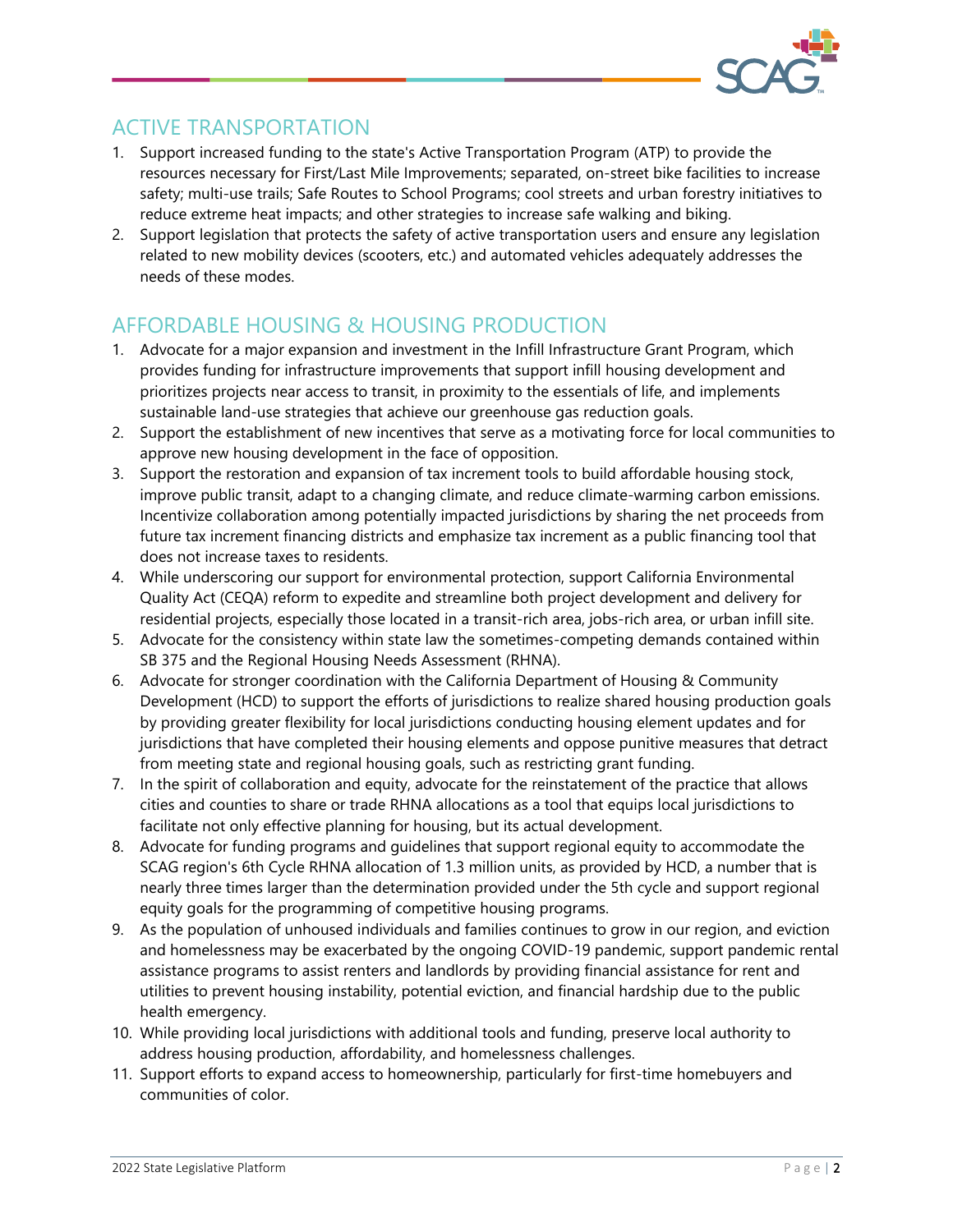

12. Support programs and legislation that expand the capacity to preserve both naturally occurring affordable housing as well as affordable housing with expiring covenants.

#### BROADBAND ACCESS

- 1. Support coordinated efforts that would prioritize additional funding and resources for broadband infrastructure, particularly in low-income and rural communities, tribal lands, and community anchor institutions such as schools, health clinics, public housing, and other community support organizations, to bridge the digital divide exacerbated by the COVID-19 pandemic.
- MPOs and regional broadband consortia, to expedite access to broadband infrastructure funding, streamline project permitting, and achieve economies of scale. 2. Support collaboration between the federal, state, regional, and local levels of government, including
- 3. Support funding for technical studies that would establish baseline conditions in unserved and underserved communities and develop strategies to accelerate broadband deployment in said communities.

#### BUILDING RESILIENCE

- 1. Advocate that communities affected by natural disasters receive the resources they need to rebuild.
- 2. Support programs that provide the resources, including staff capacity, necessary for communities to prepare for the consequences of a changing climate and resulting natural disasters.
- 3. In collaboration with other MPOs and stakeholders, explore potential updates to SB 375 (Steinberg, 2008) with the goal of focusing on ambitious yet achievable actions that will reduce greenhouse gas emissions in partnership with the State.
- 4. Support the expansion of General Fund and Greenhouse Gas Reduction Fund (GGRF) funded forest health and fire prevention activities, which are primarily focused on conifer tree forests, to include chaparral landscapes. Advocate for ongoing land management and the stewardship of lands that contain essential chaparral and associated habitats to be context-sensitive, focus on biodiversity maintenance, and restore native vegetation.
- 5. Support preservation of net-greenhouse gas (GHG) reducing agriculture with a focus on economic development, local food production, and supply.
- 6. Promote the integrated planning for land use with water supply and quality.

#### CAP & TRADE

- 1. Support transparency, sufficient allocation, and equitable distribution to the SCAG region of GGRF resources commensurate with the region's responsibility and opportunity in meeting the state's overall GHG reduction goals.
- 2. Support program guidelines and scoring criteria that recognize and are sensitive to California's urban and suburban built environment.
- 3. Support expanded investment in the state's Commercial Organics Recycling Program that diverts organic material from landfills and support increased funding for local governments implementing the program.
- 4. Support the increased percentage of the continuous appropriations for the GGRF-funded Transit & Intercity Rail Capital Program and Low Carbon Transit Operations Program to promote transit expansion, ridership, and carbon reduction.

# CONGESTION REDUCTION

1. Support dedicated funding for transportation demand management (TDM) programs and strategies.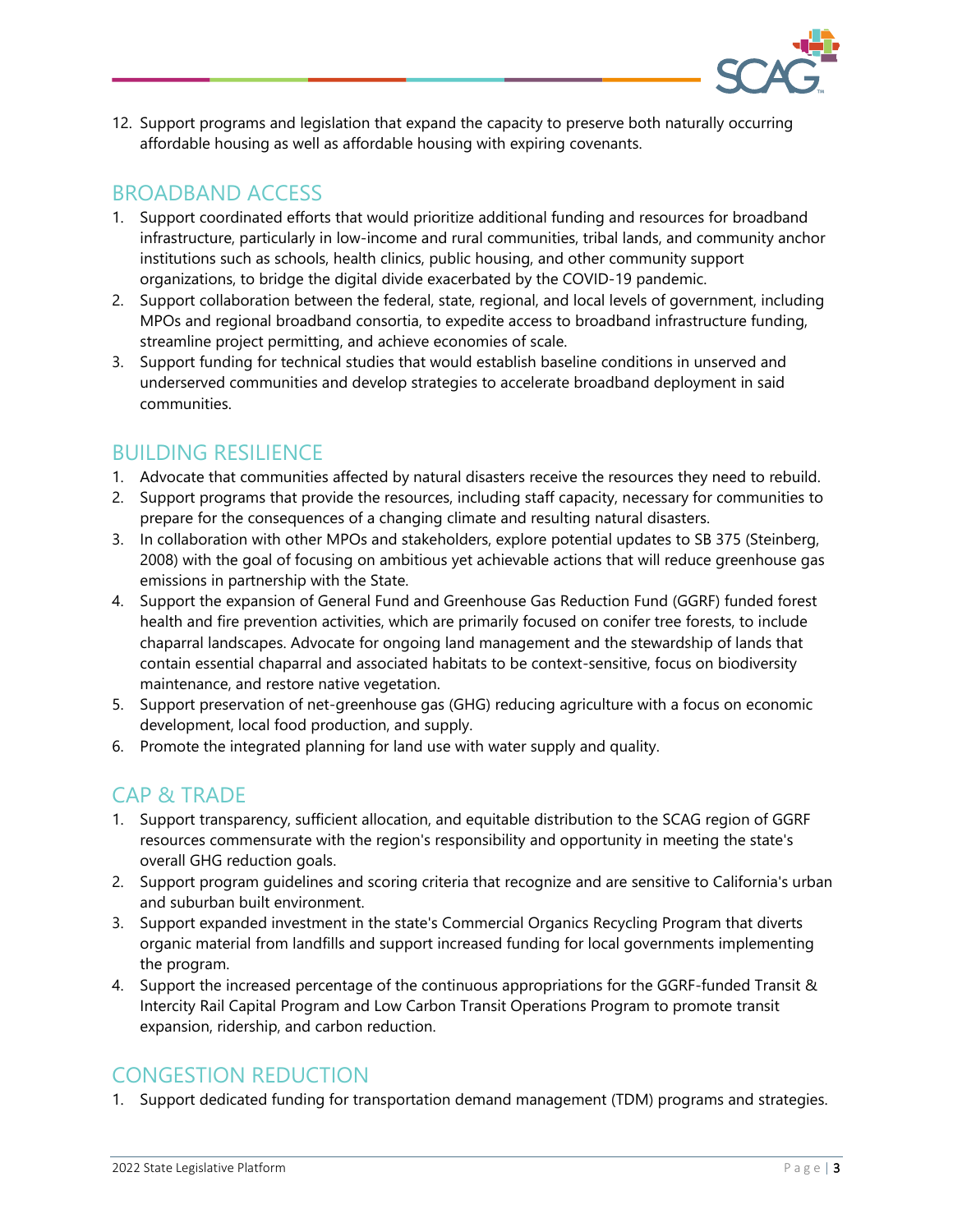

- 2. Support legislation that would develop new strategies for reducing congestion caused by school trips, such as expanding access to free or reduced student transit passes, supporting school bussing programs, and funding ongoing Safe Routes to Schools programs.
- 3. Support local pilot programs and funding mechanisms that employ innovative transportation strategies that reduce congestion and improve mobility, such as congestion or cordon pricing systems, while promoting equity measures.

# ECONOMIC DEVELOPMENT

- that the SCAG region's population is reflected equitably in the allocation of grant funds. 1. Support the State in the rollout of the Community Economic Resiliency Fund (CERF) program such
- 2. Support identification of ongoing funding sources for economic and workforce development centered on inclusive growth, support for small businesses, family-supporting jobs, access to capital, and entrepreneurship.

#### EXPANDING OPPORTUNITY

- 1. Support the establishment of a new California State University campus in the City of Palm Desert (Coachella Valley) to increase educational and economic opportunities in the SCAG region.
- 2. Support the consistency within state law of the federal Opportunity Zones program in which private investments in economically distressed communities may, under certain conditions, be eligible for capital gains tax incentives.

# FREIGHT & GOODS MOVEMENT

- 1. Support increased funding to the Trade Corridors Enhancement Program (TCEP), building upon the success of the Trade Corridors Improvement Fund (TCIF), to provide the resources necessary for critical infrastructure enhancements along the State's high-volume freight corridors.
- 2. Support funding to preserve and maintain transportation infrastructure for key regional goods movement corridors that link freight facilities and systems to the rest of the nation.
- 3. Support the creation of programs designed to assist in leveraging technology to improve freight mobility, increase goods movement efficiency, reduce harmful emissions, mitigate negative impacts on disadvantaged communities, and address shifting consumer behaviors (i.e., e-commerce).
- 4. Support funding strategies that strengthen the federal commitment to the nation's goods movement system, recognizing both the pivotal role that the SCAG region plays in domestic and international trade and consequently the disproportionate impacts carried by Southern California.

#### GOVERNMENT EFFICIENCY

- 1. Update the Ralph M. Brown Act to give public agencies the flexibility to omit a lengthy and timeconsuming "Roll Call" process during a public vote while maintaining the existing practice of recording and publishing the individual members' votes and making those votes available for public review.
- 2. Support legislative efforts to modernize the Ralph M. Brown Act to increase public participation, keep up with emerging technology, and allow local government agencies flexibility in conducting official meetings via teleconference and other electronic means.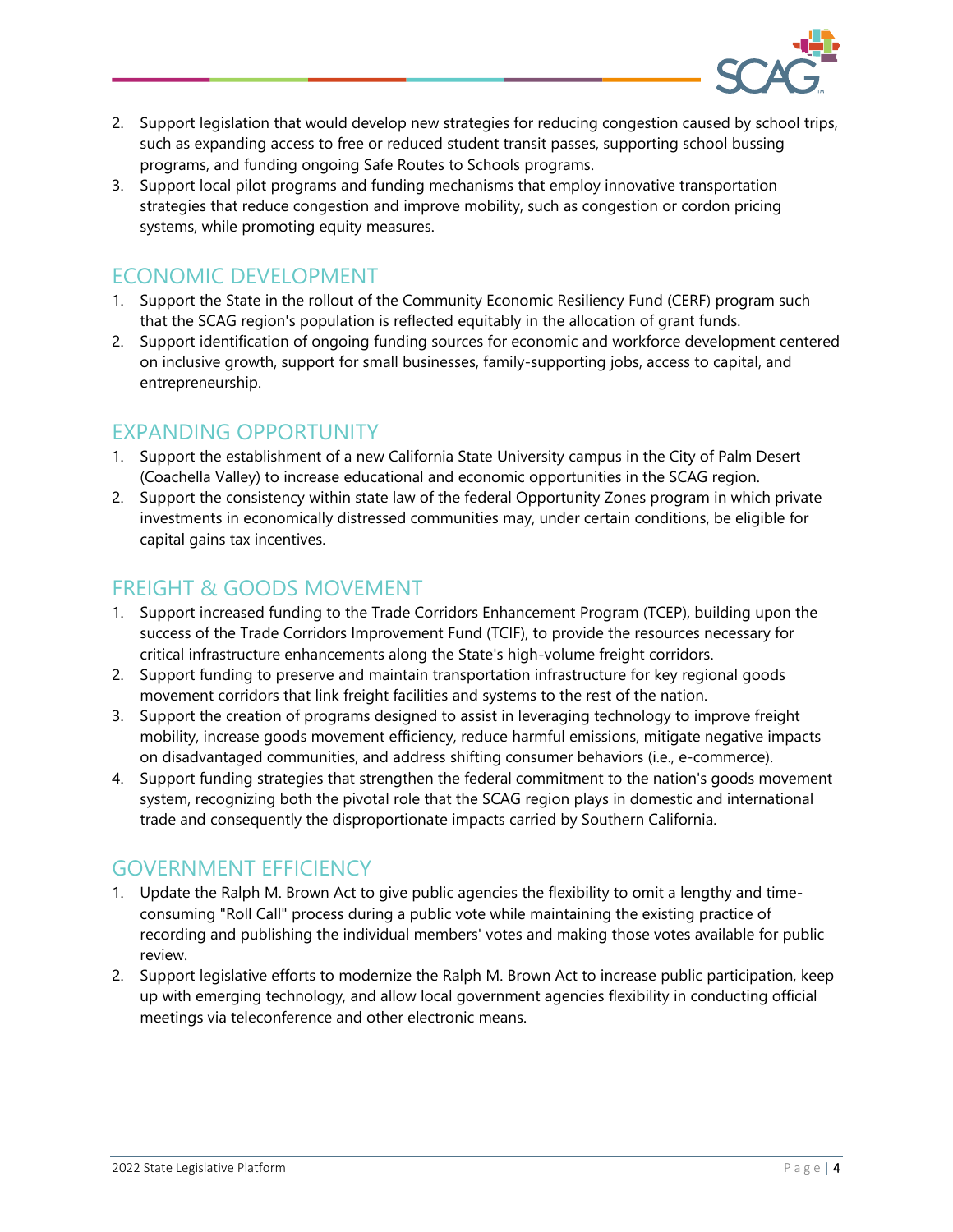

#### PROJECT STREAMLINING

- 1. While underscoring our support for environmental protection, support California Environmental Quality Act (CEQA) reform to expedite and streamline both project development and delivery, especially for transportation, transit-oriented, infill, and/or housing projects.
- 2. Support measures that require transparency in CEQA litigation and eliminate duplicative CEQA lawsuits.
- 3. Provide judicial streamlining and an accelerated schedule for judicial review for projects challenged under CEQA when those projects have a clear public benefit, such as transportation, transit-oriented, infill, and/or housing projects.
- 4. Support efforts to reform the implementation of SB 743's vehicle miles traveled (VMT) provisions, such as more comprehensive CEQA guidance concerning "additionality," unintended consequences for housing development, and regional solutions, and project-specific design considerations for the State's unique and diverse landscapes.

# PUBLIC HEALTH

- 1. Support legislative efforts that further a "Health in All Policies" approach to facilitate equitable health outcomes related to SCAG's core public health focus areas: accessibility (to healthy food, parks and open space, and other services), affordable housing, air quality, climate resiliency, economic wellbeing, health equity, physical activity, and safety.
- 2. Support statewide and county efforts to collect public health-related data that is stratified by race and ethnicity to allow for improved health equity analyses.
- 3. Recognizing that climate change, public health, and racial justice are interconnected, support efforts that invest in and empower communities that will be disproportionately impacted by climate change.
- 4. Support efforts that fund transit-oriented communities, mixed land uses, green streets strategies to reduce extreme heat and emissions exposure, and safe streets so all ages and abilities can maximize opportunities for active lifestyles, have access to essential services, and use transit or non-motorized transportation options.

# RACIAL JUSTICE

1. Recognizing that systemic racism continues to create barriers to success for people of color, SCAG seeks to lead and join in legislative efforts that reverse the effects of inequitable policies, processes, and practices and affirmatively advance equity and social justice as it relates to planning decisions in the region.

# TECHNOLOGY & DATA

- 1. Support the incorporation of new technologies and innovations into national and state transportation systems, such as advancements in alternatively powered zero/near-zero emission vehicles, autonomous vehicles, aviation, maritime, commerce, and small electric mobility devices that both improve transportation accessibility, efficiency, and capacity and reduce environmental impacts.
- 2. Secure funding to support the coordination among state agencies, MPOs, and other government entities to collect and share data, which reflects emerging technologies, mobility choices, land use collaboration, and regional conservation opportunities.
- 3. Encourage the California Public Utilities Commission and support legislation related to Transportation Network Companies (TNCs), motorized scooters, and bike-share systems that ensure new regulations adequately protect users of all modes and supports the ability of local jurisdictions to secure access to public interest data, including ridership data, for local and regional planning purposes.